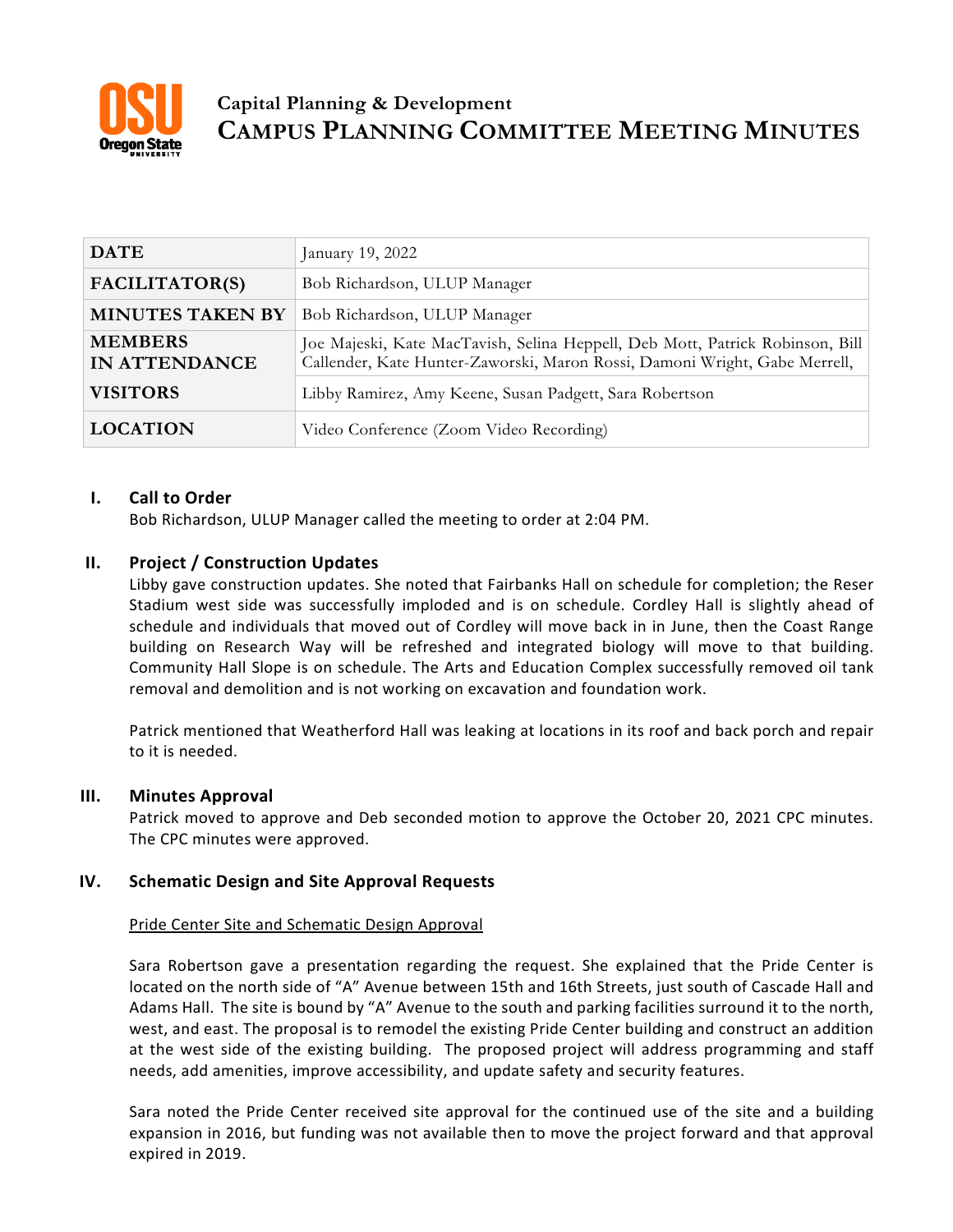

Sara described the proposed renovation to the building and site, which include a new welcome desk, a reconfigured office, two non-gender restrooms, a quiet room, storage, new energy efficient windows, and a new roof. A large gathering/meeting space, a dining/work table area, a new kitchen, and new covered and uncovered outdoor patio space will be provided in the new addition. The project also will include a new HVAC system, improved accessibility to the building and around the site, and upgraded fire safety and security systems.

University Land Use Planning staff found the proposal was consistent with applicable campus guidelines and recommended the CPC support it, noting five items for the design team to address as the project progressed. Those items are:

- **1. Minimum Walkway Widths –** Where possible, the project should provide eight-foot sidewalks and walkways. In locations where it is not feasible to provide sidewalks and walkways at an eight-foot width, the project may provide sidewalks and walkways of the minimum width to meet OSU's accessibility standards.
- **2. "A" Avenue Street Frontage** To ensure sufficient area to improve the sidewalk and landscape strip to code-required minimum widths in the future, locate pedestrian lighting and other improvements at least one and a half feet from the back of the existing sidewalk.
- **3. Landscape Design** The project team should continue to work with the Landscape Shop through design development to ensure plant selection and landscape design meets the needs of campus.
- **4. Site Furnishings and Signage** All site furnishings and signage should be consistent with OSU Construction Standards.
- **5. Outdoor Art** The project team should ensure that any art proposed for the Pride Center cannot be defined as signage per the Corvallis LDC. The project team also should coordinate with OSU's Outdoor Art Committee to ensure proposed art meets campus requirements.

Kate expressed support for the 8-ft wide sidewalks, which is the minimum preferred width in the OSU Transportation Plan. In addition, the CPC asked the design team to consider the possibility of installing an ADA compliant crosswalk from the proposed north sidewalk to the sidewalk on the north side of the existing driveway (previously May Ave.). The CPC also asked the design team to evaluate the need for additional exterior bicycle parking, and to evaluate if that bicycle parking should be placed somewhere other than the location of the proposed bike hoop near the southwest corner of the site, where it would still be easily accessible but away from a prominent corner as currently proposed.

After discussion around the items to address, Joe moved to approve the site approval, and Bill seconded the motion. All voted in favor.

### Dixon Childcare Play Yard – Site Approval

Susan gave a presentation regarding the request from Recreation Sports to develop an outdoor play area for a new child care program at Dixon Recreation Center, as well as approval of a new door and canopy on the west façade of the building, to provide direct access from the interior of the building to the play area.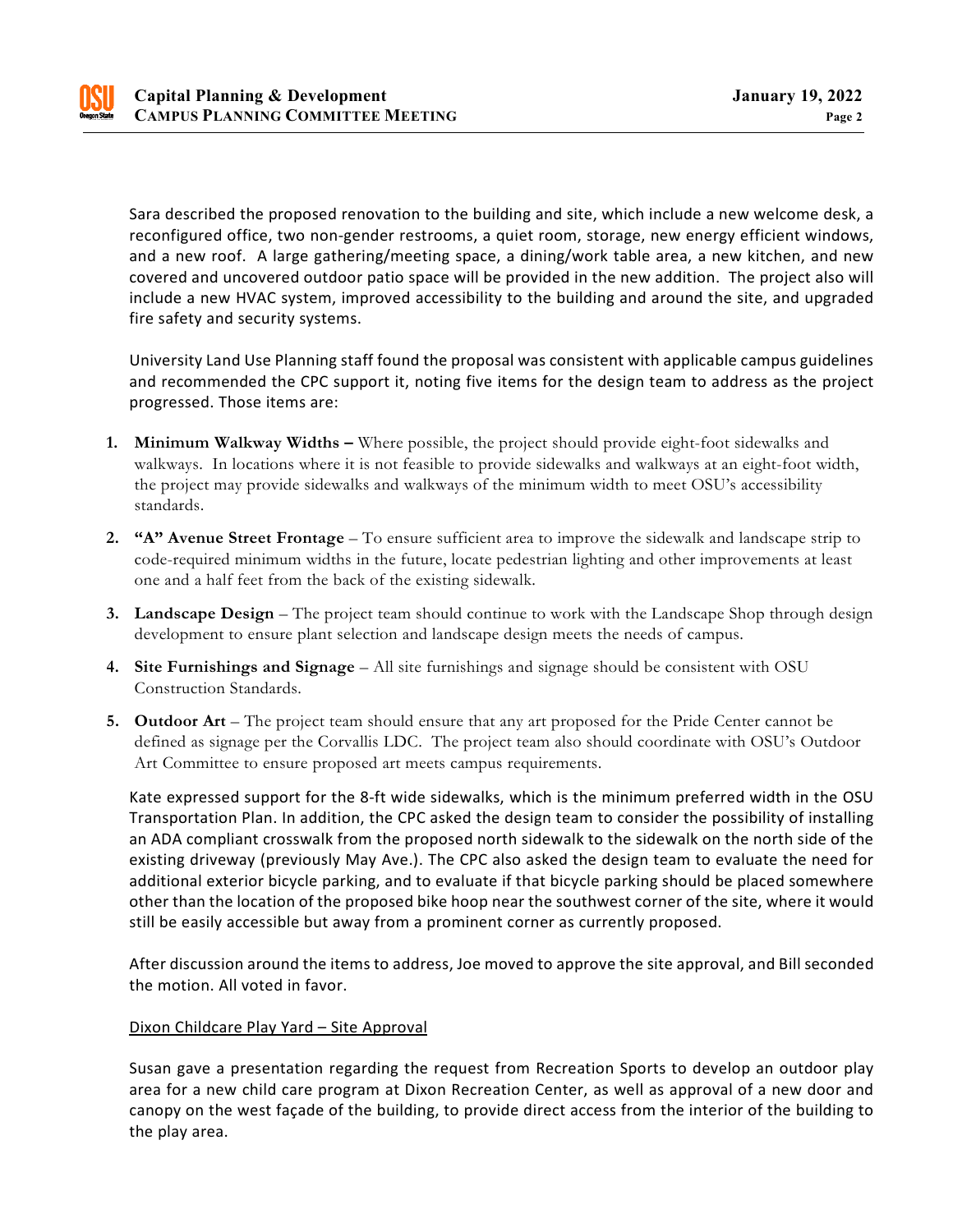

Susan explained that the play area is proposed on the north west side of the building, between the bike parking area and the building. The outdoor play area would be established with artificial turf, a hard rubber surface for rolling toys, and play equipment. Steppers, and a sand play area will be provided. A portable water table for water play and a small storage cabinet or shed would be provided for play equipment. The existing fence would be extended to make a complete enclosure wrapping back to the building. A gate will be provided at the existing low wall to the south. A new matching black painted steel picket fence will be placed along the line of the building to provide some distance between children and the occupants of those offices. Landscaping will also be provided along that fence.

The report to the CPC recommended support for the proposal and identified four items for the project team to consider. Those items are:

- 1. The alteration including the new entrance door and canopy will require review and approval by the City of Corvallis Historic Resource Commission.
- 2. The storage cabinet should be provided in materials and finish that are consistent with the existing building, and / or campus screening standards, such as black painted metal, or a combination of wood and metal.
- 3. Staff notes there is a drainage grate in the center of the site, and development will need to coordinate with Facilities Infrastructure to determine the best course of action for design with respect to drainage needs and the existing grate.
- 4. Staff also notes that the project will need to coordinate with Campus Landscaping regarding the locations of any existing onsite sprinkler systems, for the installation of fencing, surfaces and additional landscaping.

At the conclusion of the presentation there were questions and discussion regarding the accessibility of the facility.

Kate moved to recommend approval of the Site and Schematic Design request, adding that the project team should continue to explore opportunities to make the play area accessible and inclusive; Deb seconded the motion. All voted to approve.

### Gilkey Hall South Entrance – Schematic Design Approval

Susan gave a presentation regarding proposed renovations to Gilkey Hall. She explained that renovations to the interior of Gilkey Hall require accessibility improvements to the south entrance of the building. The proposed renovations will remove the three concrete steps at the south entrance and replace them with a pair of arching, ramped walkways. The walkways will meet the building at a landing at the south entrance.

Susan noted that efforts will be made to provide the walkways at a slope below that which requires handrails. The style of the ramped walkways will be similar to the style provided at adjacent Stand Hall, and will provide accessible access to the south entrance from both east and west approaches. Redevelopment of the entry area requires removal of the existing concrete entrance steps, patio, and bike parking.